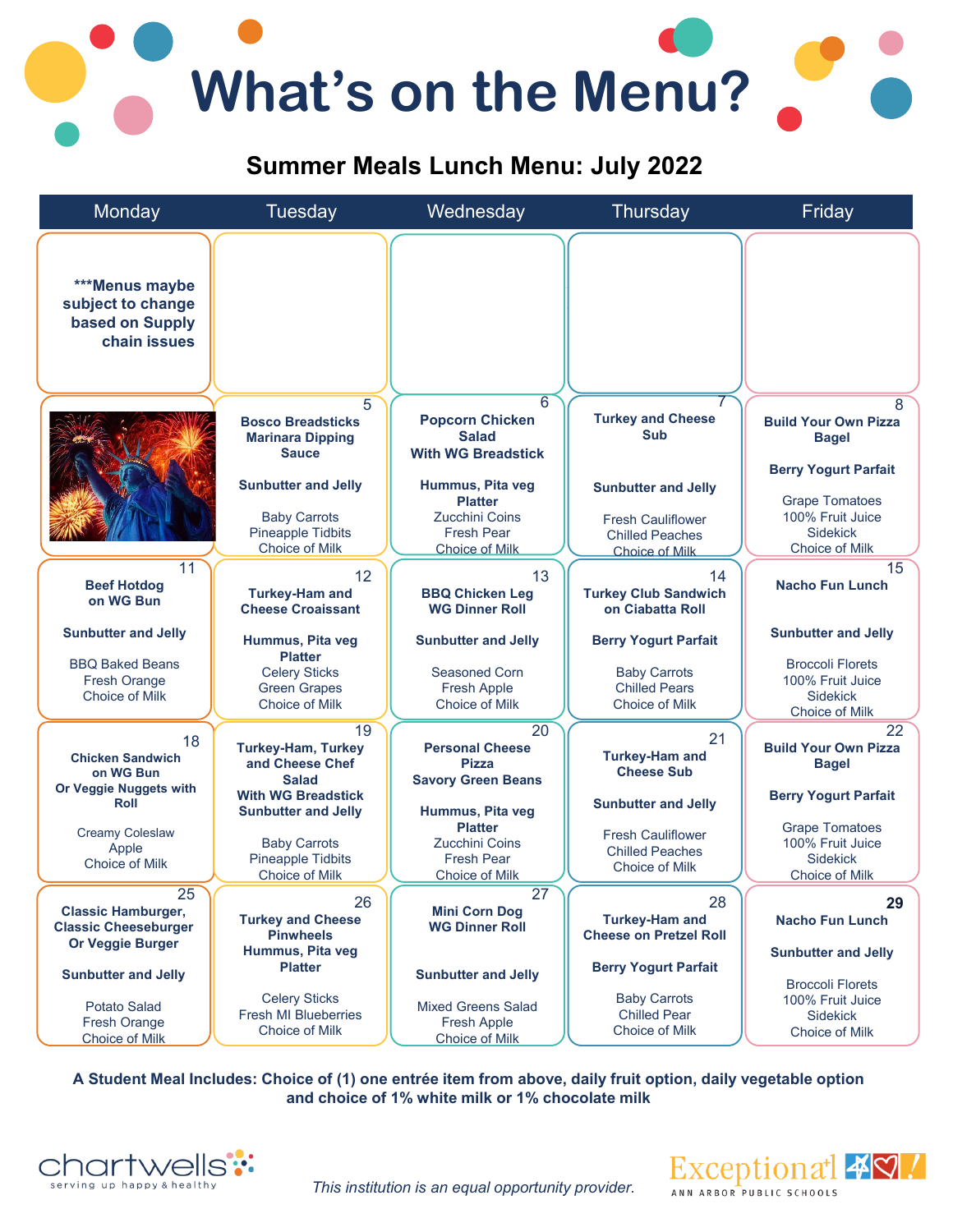

### **Summer Meals Lunch Menu: June 2022**



**A Student Meal Includes: Choice of (1) one entrée item from above, daily fruit option, daily vegetable option and choice of 1% white milk or 1% chocolate milk**



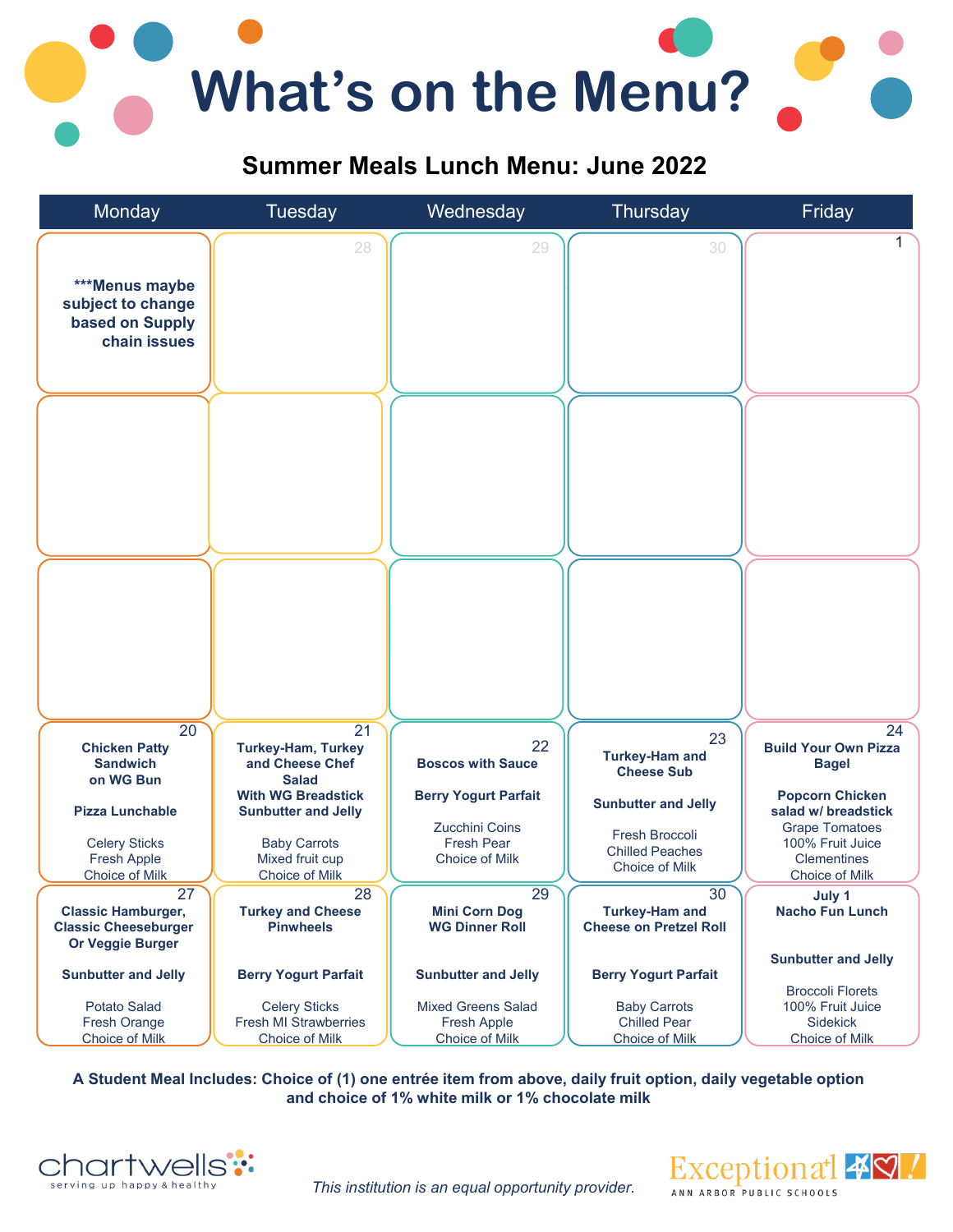# **What's on the Menu?**

### **Summer Meals Breakfast Menu: July 2022**



**A Student Meal Includes: Entrée item with daily fruit option and 1% white milk**